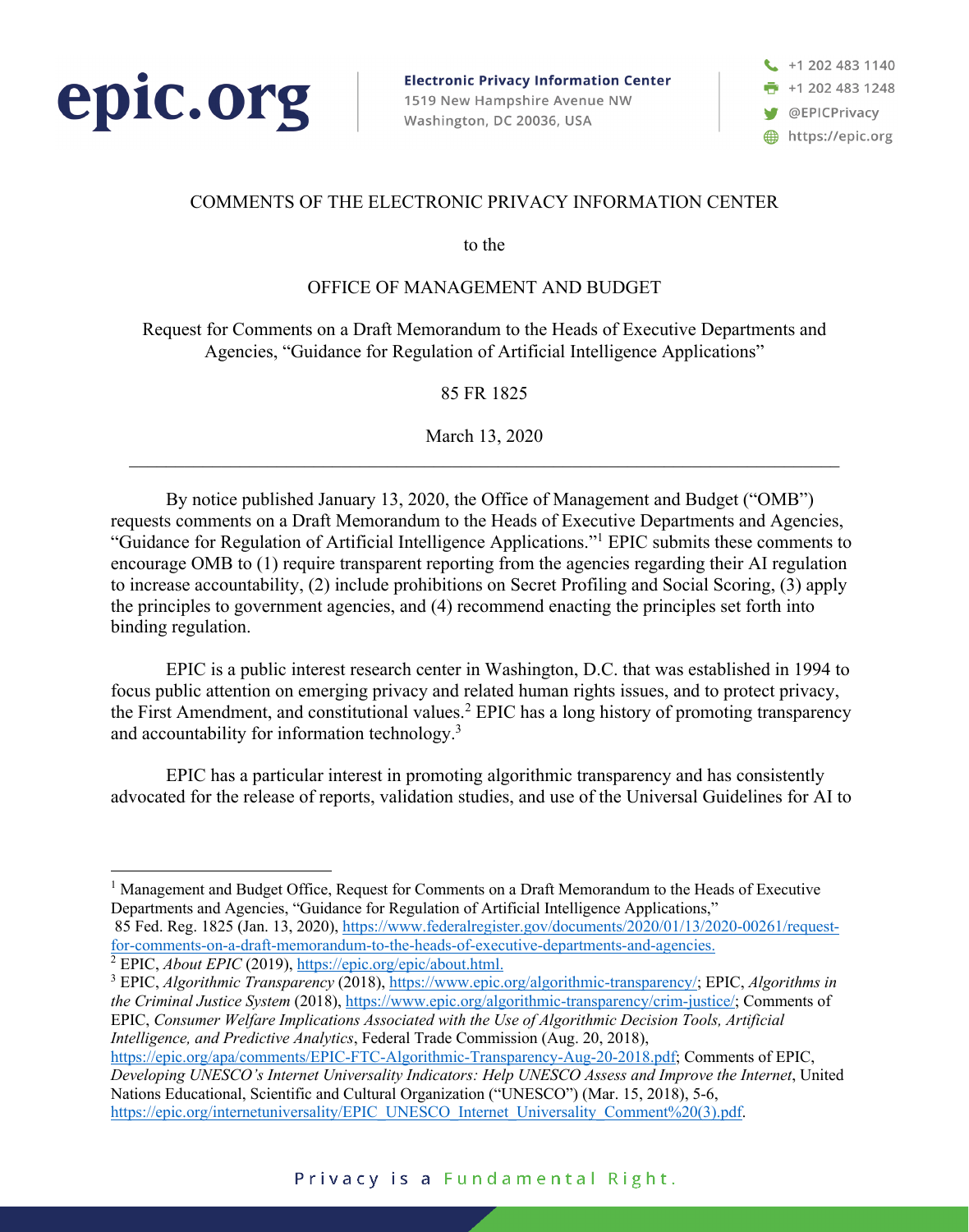guide requirements for trustworthy algorithms.4 As EPIC President Marc Rotenberg has explained, "Algorithmic accountability is a complex topic, but the impact cuts broadly across life in America, from jobs and credit to housing and criminal justice."5 EPIC has litigated cases against the Department of Justice to compel production of documents regarding "evidence-based risk assessment tools"6 and the Department of Homeland Security to produce documents about a program to assess the probability that an individual commits a crime.7 In 2018, EPIC and leading scientific societies petitioned OSTP to solicit public input on U.S. Artificial Intelligence Policy.<sup>8</sup> EPIC submitted comments urging the National Science Foundation to adopt the UGAI, and to promote and enforce the UGAI across funding, research, and deployment of US AI systems.<sup>9</sup>

In an effort to establish necessary safeguards for American consumers, EPIC recently filed FTC complaints against HireVue,  $10$  an employment screening company, and AirBnB,  $11$  the rental service that claims to assess risk in potential renters based on an opaque algorithm. EPIC has also filed a petition with the FTC for a rulemaking for AI in Commerce.<sup>12</sup> EPIC has also recently published the *AI Policy Sourcebook*, the first reference book on AI policy.13

EPIC applauds OMB's efforts to provide guidance to inform the development of regulatory and non-regulatory approaches to artificial intelligence, as required by Executive Order 13859. <sup>14</sup> The

<sup>4</sup> *See* e.g. EPIC v. DOJ (D.C. Cir.) (18-5307), https://epic.org/foia/doj/criminal-justice-algorithms/; Comments of EPIC, *Intellectual Property Protection for Artificial Intelligence Innovation*, U.S. Patent and Trademark Office (Jan. 10, 2020), https://epic.org/apa/comments/EPIC-USPTO-Jan2020.pdf; Comments of EPIC, *HUD's Implementation of the Fair Housing Act's Disparate Impact Standard*, Department of Housing and Urban Development (Oct. 18, 2019), https://epic.org/apa/comments/EPIC-HUD-Oct2019.pdf; Testimony of EPIC, Massachusetts Joint Committee on the Judiciary (Oct. 22, 2019), https://epic.org/testimony/congress/EPIC-FacialRecognitionMoratorium-MA-Oct2019.pdf; Statement of EPIC, *Industries of the Future*, U.S. Senate Committee on Commerce, Science & Transportation (Jan. 15, 2020), https://epic.org/testimony/congress/EPIC-SCOM-AI-Jan2020.pdf; Comments of EPIC, *Request for Information: Big Data and the Future of Privacy*, Office of Science and Technology Policy (Apr. 4, 2014) https://epic.org/privacy/big-data/EPIC-OSTP-Big-Data.pdf. <sup>5</sup> Marc Rotenberg, Editorial, *Bias by Computer*, N.Y. Times, Aug. 11, 2016, at A22,

https://www.nytimes.com/2016/08/11/opinion/bias-by-computer.html. 6 EPIC, *EPIC v. DOJ (Criminal Justice Algorithms)* https://epic.org/foia/doj/criminal-justice-algorithms/.

<sup>&</sup>lt;sup>7</sup> *See Id.* and EPIC, *EPIC v. DHS (FAST Program)* https://epic.org/foia/dhs/fast/.<br><sup>8</sup> EPIC, Petition to OSTP for Request for Information on Artificial Intelligence Policy (July 4, 2018), https://epic.org/privacy/ai/OSTP-AI-Petition.pdf.

<sup>&</sup>lt;sup>9</sup> EPIC, Request for Information on Update to the 2016 National Artificial Intelligence Research and Development Strategic Plan, National Science Foundation, 83 FR 48655 (Oct. 26,

<sup>2018),</sup> https://epic.org/apa/comments/EPIC-Comments-NSF-AI-Strategic-Plan-2018.pdf.

<sup>&</sup>lt;sup>10</sup> Complaint and Request for Investigation, Injunction, and Other Relief, *In re HireVue* (Nov. 6, 2019), https://epic.org/privacy/ftc/hirevue/EPIC\_FTC\_HireVue\_Complaint.pdf. 11 Complaint and Request for Investigation, Injunction, and Other Relief, *In re Airbnb* (Feb. 27, 2019),

https://epic.org/privacy/ftc/airbnb/EPIC\_FTC\_Airbnb\_Complaint\_Feb2020.pdf. 12 *In re: Petition for Rulemaking Concerning Use of Artificial Intelligence in Commerce*, EPIC (Feb. 3, 2020) https://epic.org/privacy/ftc/ai/EPIC-FTC-AI-Petition.pdf.<br><sup>13</sup> EPIC AI Policy Sourcebook 2020 (EPIC 2020), https://epic.org/bookstore/ai2020/.

<sup>&</sup>lt;sup>14</sup> Exec. Order No. 13,859, Maintaining American Leadership in Artificial Intelligence, 84 Fed. Reg. 3967 (Feb. 11, 2019), https://www.whitehouse.gov/presidential-actions/executive-order-maintaining-american-leadershipartificial-intelligence/.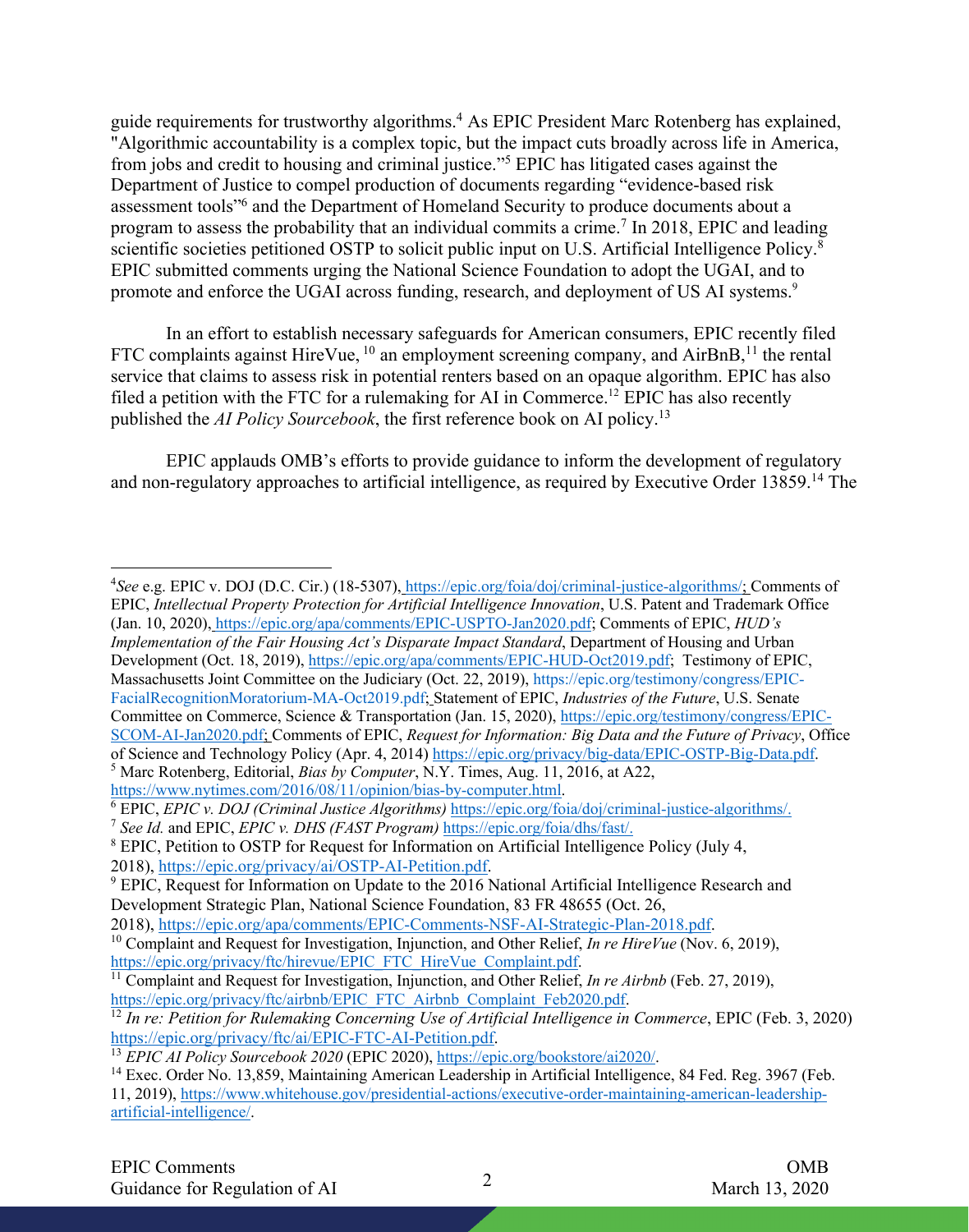draft memorandum sets out AI principles that are largely consistent with international frameworks for AI, including the Universal Guidelines on  $Al<sup>15</sup>$  and the OECD AI Principles.<sup>16</sup>

#### I. **The Guidance Set Forward by the OMB Should be Improved**

The draft OMB guidance published on January 7, 2020, called on agencies, when considering regulations or policies related to AI applications, "to promote advancements in technology and innovation, while protecting American technology, economic and national security, privacy, civil liberties, and other American values."<sup>17</sup> The principles set forth in the draft regulation are:

- 1. Public  $Trust^{18}$
- 2. Public Participation<sup>19</sup>
- 3. Scientific Integrity and Information Quality<sup>20</sup>
- 4. Risk Assessment and Management<sup>21</sup>
- 5. Benefits and  $Cost<sup>22</sup>$
- 6. Flexibility $23$
- 7. Fairness and Non-discrimination<sup>24</sup>
- 8. Disclosure and Transparency<sup>25</sup>
- 9. Safety and Security<sup>26</sup>
- 10. Interagency Coordination<sup>27</sup>

There are many AI principles set forth by industry, academia, civil society and governments. EPIC supports the Universal Guidelines for Artificial Intelligence and the OECD AI Principles.

The Universal Guidelines for Artificial Intelligence ("UGAI"), a framework for AI governance based on the protection of human rights, were set out at the 2018 Public Voice meeting in Brussels, Belgium.<sup>28</sup> The Universal Guidelines have been endorsed by more than 250 experts and  $60$  organizations in 40 countries.<sup>29</sup> The UGAI comprise twelve principles:

<sup>26</sup> OMB Guideline 9

<sup>15</sup> *Universal Guidelines for Artificial Intelligence*, The Public Voice (Oct. 23, 2018), https://thepublicvoice.org/aiuniversal-guidelines/; thepublicvoice.org/events/brussels18, *reprinted in* MARC ROTENBERG, THE AI POLICY SOURCEBOOK 170-75 (EPIC 2020), https://www.epic.org/bookstore/ai2020/.

<sup>16</sup> *Recommendation of the Council on Artificial Intelligence*, OECD (May 21, 2019),

legalinstruments.oecd.org/en/instruments/OECD-LEGAL-0449, *reprinted in* MARC ROTENBERG, THE AI POLICY SOURCEBOOK 111-21 (EPIC 2020), https://www.epic.org/bookstore/ai2020/.

<sup>&</sup>lt;sup>17</sup> *Draft Memorandum for the Heads of Executive Departments and Agencies*, Office of Management and Budget, January 7, 2020 https://www.whitehouse.gov/wp-content/uploads/2020/01/Draft-OMB-Memo-on-Regulation-of-AI-1-7-19.pdf

<sup>&</sup>lt;sup>18</sup> OMB Guideline 1

<sup>&</sup>lt;sup>19</sup> OMB Guideline 2

<sup>&</sup>lt;sup>20</sup> OMB Guideline 3

<sup>21</sup> OMB Guideline 4

<sup>22</sup> OMB Guideline 5

<sup>&</sup>lt;sup>23</sup> OMB Guideline 6

<sup>&</sup>lt;sup>24</sup> OMB Guideline 7

<sup>&</sup>lt;sup>25</sup> OMB Guideline 8

<sup>27</sup> OMB Guideline 10

<sup>28</sup> *UGAI*, *supra* note 13.

<sup>&</sup>lt;sup>29</sup> *Universal Guidelines for Artificial Intelligence: Endorsement*, The Public Voice (Oct. 23, 2019), https://thepublicvoice.org/AI-universal-guidelines/endorsement/.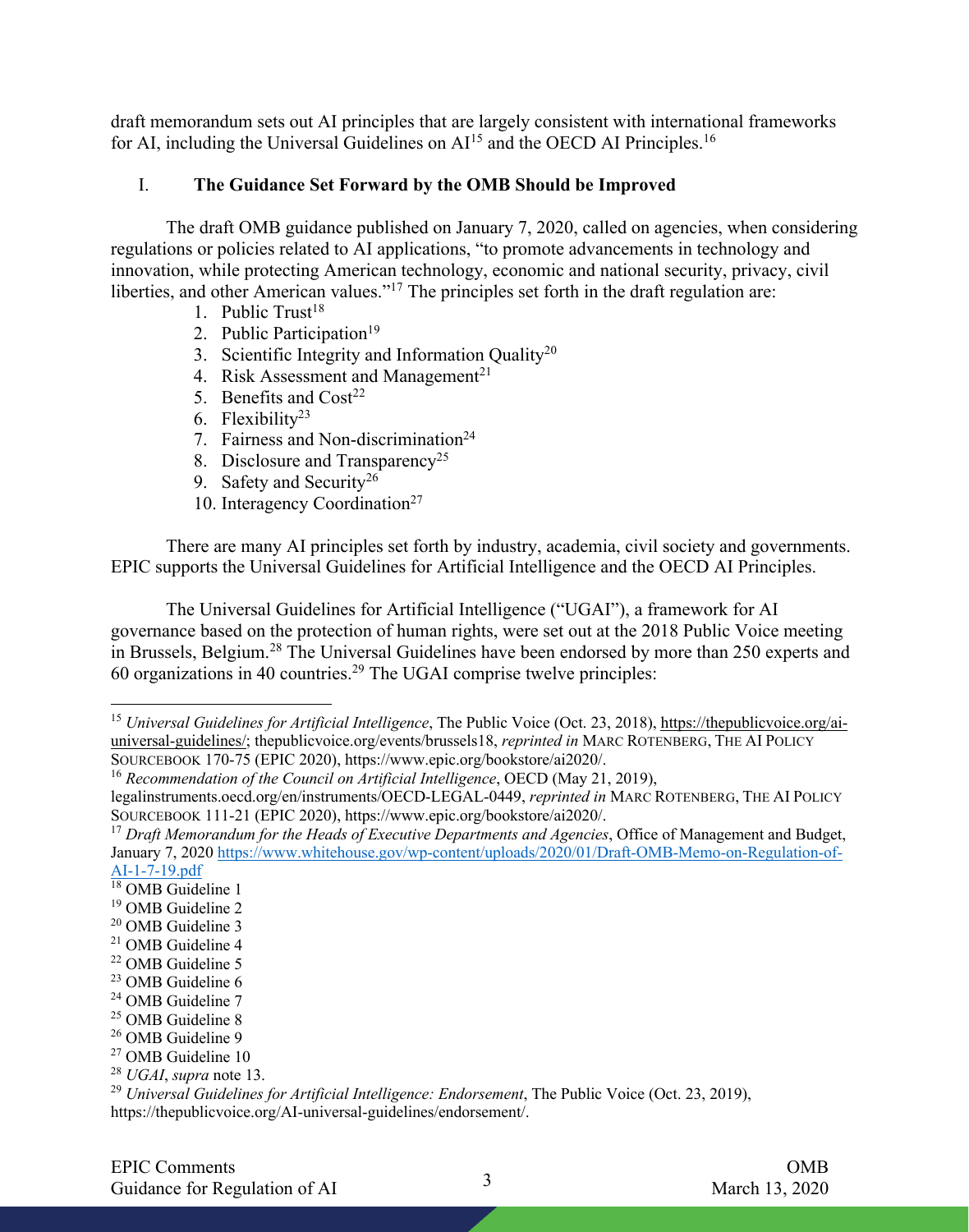- 1. Right to Transparency.
- 2. Right to Human Determination.
- 3. Identification Obligation.
- 4. Fairness Obligation.
- 5. Assessment and Accountability Obligation.
- 6. Accuracy, Reliability, and Validity Obligations.
- 7. Data Quality Obligation.
- 8. Public Safety Obligation.
- 9. Cybersecurity Obligation.
- 10. Prohibition on Secret Profiling.
- 11. Prohibition on Unitary Scoring.
- 12. Termination Obligation.30

The OECD AI Principles<sup>31</sup> were adopted in 2019 and endorsed by 42 countries—including the United States and the G20 nations.32 The OECD AI Principles establish international standards for AI use:

- 1. Inclusive growth, sustainable development and well-being.
- 2. Human-centered values and fairness.
- 3. Transparency and explainability.
- 4. Robustness, security and safety.
- 5. Accountability.33

EPIC supports OMB's principles, but urges OMB to strengthen the memorandum's guidance. EPIC recommends the use of the Universal Guidelines for Artificial Intelligence as a baseline for federal AI policy. In order to achieve that goal, EPIC recommends that OMB include the principles as currently set forth, adding a prohibition on secret profiling and unitary scoring, as well as instituting the specific recommendations included below.

#### *OMB Principle 1: Public Trust in AI34*

This principle recognizes the need for building trust in AI, which is an essential aspect of both the UGAI and the OECD principles. OMB should enact *requirements* that maximize the inherent trustworthiness of a given system. These actions, included below, build trustworthiness in addition to recognizing its value. EPIC recommends that this principle in relevant parts be amended to be included as an overarching principle, emphasized as equally as promoting innovation throughout the final version of this memorandum.

#### *OMB Principle 2: Public participation35*

<sup>30</sup> *UGAI, supra* note 13.

<sup>31</sup> *OECD AI Principles*, *supra* note 14.

<sup>32</sup> *U.S. Joins with OECD in Adopting Global AI Principles*, NTIA (May 22, 2019), https://www.ntia.doc.gov/blog/2019/us-joins-oecd-adopting-global-ai-principles.

<sup>33</sup> *OECD AI Principles*, *supra* note 14.

<sup>&</sup>lt;sup>34</sup> OMB Guideline 1

<sup>35</sup> OMB Guideline 2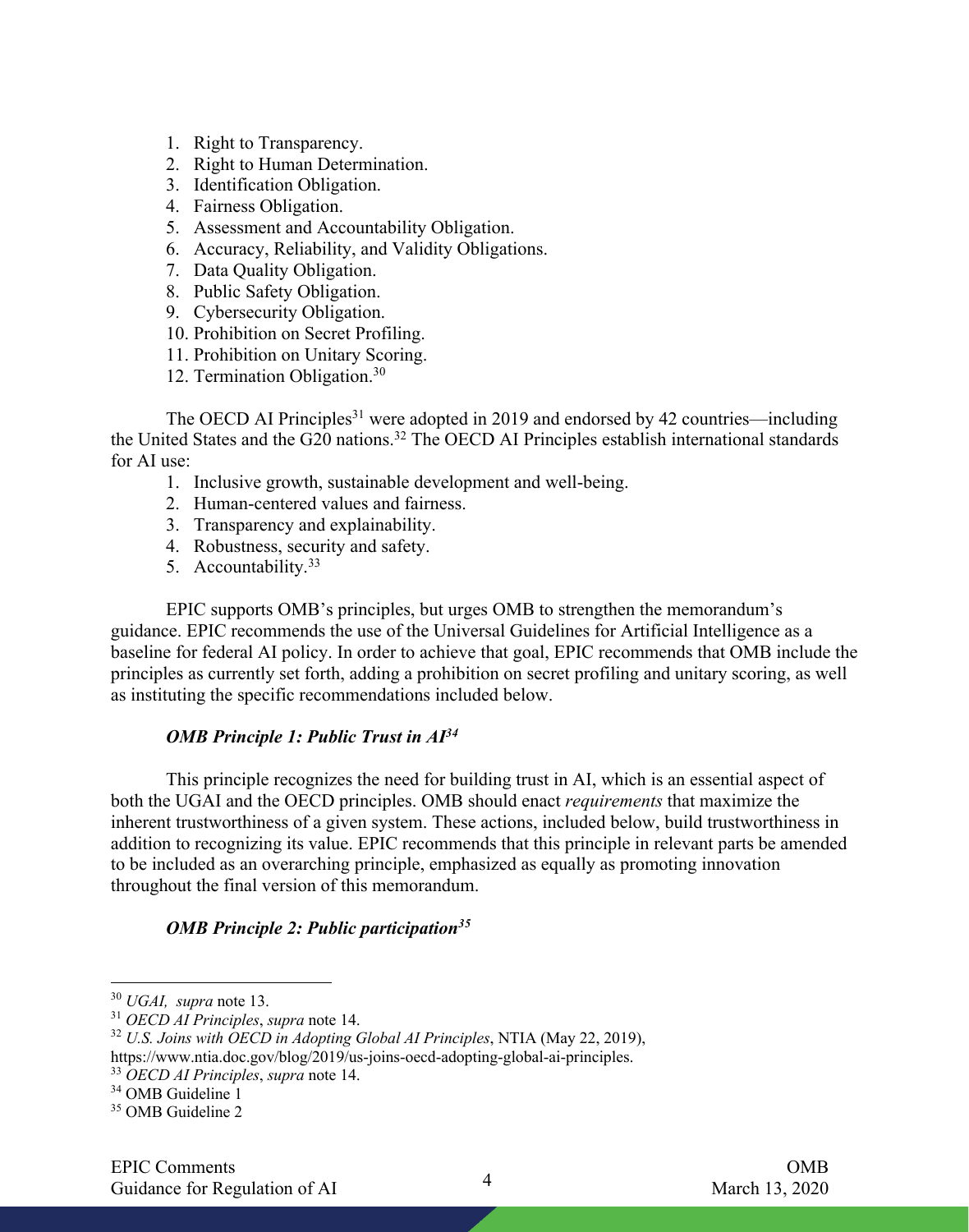This principle would strengthen public trust in AI, improve accountability and safety, and align with democratic, open-government ideals. However, EPIC recommends that the OMB change the operative words:

> "Agencies **must** provide ample opportunities for the public to provide information and for the public to provide information and participate in all stages of the rulemaking process, **to the extent consistent with legal requirements and open government laws**."

#### *OMB Principle 3: Scientific Integrity and Information Quality***<sup>36</sup>***and OMB Principle 9:*  **Safety and Security37**

OMB Principles 3 and 9 are in direct alignment with several UGAI, which are coupled with other principles to increase effectiveness: the right to transparency, and **obligations** of fairness, accuracy, and data quality.

#### *OMB Should include prohibitions on Unitary Scoring and Secret Profiling, as well as a Termination Obligation*

The **Prohibition on Secret Profiling** aims to avoid the information asymmetry that arises increasingly with AI systems and to ensure the possibility of independent accountability.<sup>38</sup>

The **Prohibition on Unitary Scoring** speaks directly to the risk of a single, multi-purpose number assigned by a government to an individual. In data protection law, universal identifiers that enable the profiling of individuals across are disfavored. These identifiers are often regulated and in some instances prohibited. The concern with universal scoring, described here as "unitary scoring," is even greater. A unitary score reflects not only a unitary profile but also a predetermined outcome across multiple domains of human activity. There is some risk that unitary scores will also emerge in the private sector. Conceivably, such systems could be subject to market competition and government regulations. But there is not even the possibility of counterbalance with unitary scores assigned by government, and therefore they should be prohibited.<sup>39</sup> Scoring is a particularly risky use of AI. Risk assessments and scores are used to purportedly measure attributes such as risk to be used in the Criminal Justice System, and the private sector similarly prepares persuasive yet opaque scores – such as  $AirBnb.<sup>40</sup>$ 

The **Termination Obligation** is the ultimate statement of accountability for an AI system. The obligation presumes that systems must remain within human control. If that is no longer possible, the system should be terminated.41

The OMB should include these three tenets in the guidance. Unitary Scoring and Secret Profiling directly violate the principles in the OECD guidelines, the UGAI, and chiefly the OMB

<sup>36</sup> OMB Guideline 3

<sup>&</sup>lt;sup>37</sup> OMB Guideline 9

<sup>38</sup>*UGAI* 10

<sup>39</sup> *UGAI* 11

<sup>40</sup> *In re AirBnb*, supra note 10

<sup>41</sup> *UGAI* 12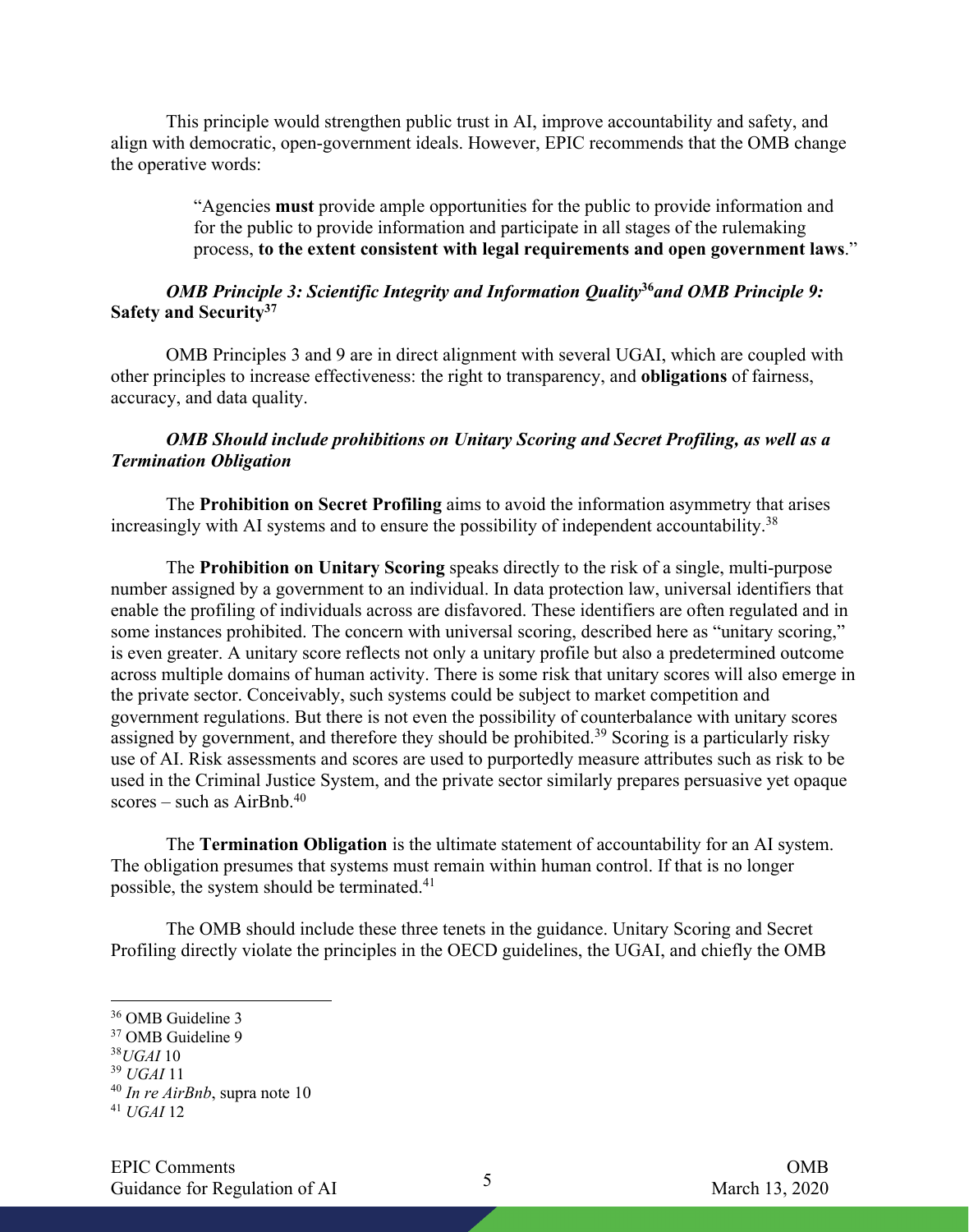principles that prioritize "privacy, civil liberties, and other American values, including the principles of freedom, human rights, the rule of law, and respect for intellectual property."42

## II. **OMB Should Translate these Principles into Meaningful Regulation**

### a. **Apply Principles to Government Use of AI**

EPIC encourages OMB to include government use of AI in the final memorandum. Providing guidance to Federal agencies on how to conduct oversight of private sector use of AI, without providing guidance on how the agencies themselves should use AI, is an incomplete approach. As OMB acknowledges, "Federal agencies currently use AI in many ways to perform their missions."43 Many government uses do not rely on personally identifiable information—such as regulatory enforcement at the Securities and Exchange Commission<sup>44</sup> and informal adjudication at the U.S. Patent and Trademark Office<sup>45</sup>—and therefore raise fewer ethical concerns. But some government uses of AI—such as law enforcement at Customs and Border Protection<sup>46</sup> and public engagement at the Federal Communications Commission<sup>47</sup>—rely on personally identifiable information. Inappropriate government uses of AI will undermine public trust in AI. Oversight principles for government use of AI will help avoid such inappropriate applications of the technology, minimizing opacity in public decision-making about arbitrary government action.

The lines separating government and corporate uses of AI are becoming increasingly blurred, particularly for law enforcement applications. The memorandum does not address how the principles should apply to government contractors or affect procurement.

## **b. Make the Principles Binding and Require More Agency Action**

There is broad consensus—in the U.S. and internationally—that uses of artificial intelligence should be regulated. Civil society, governments, inter-governmental organizations, and the private sector have all published principles for ethical and rights-based approaches to AI.<sup>48</sup> This consensus indicates widespread recognition of the need to regulate AI. Ethical principles lay a critical foundation, but it is time for the U.S. government to translate principles into binding regulation. OMB's guidance should favor regulatory to non-regulatory oversight of AI applications.

<sup>&</sup>lt;sup>42</sup> *Draft Memorandum for the Heads of Executive Departments and Agencies, supra note* 15 at 1<br>https://www.whitehouse.gov/wp-content/uploads/2020/01/Draft-OMB-Memo-on-Regulation-of-AI-1-7-19.pdf <sup>43</sup> *Id.*<br><sup>44</sup> David Freeman Engstrom, Daniel E. Ho, Catherine M. Sharkey, and Mariano-Florentino Cuéllar,

*Government by Algorithm: Artificial Intelligence in Federal Administrative Agencies*, Report Submitted to the Administrative Conference of the United States (Feb. 2020), at 25, https://www-cdn.law.stanford.edu/wpcontent/uploads/2020/02/ACUS-AI-Report.pdf.

 $\frac{45}{45}$  *Id.* at 46.

<sup>46</sup> *Id.* at 30.

<sup>47</sup> *Id.* at 59.

<sup>&</sup>lt;sup>48</sup> *Rome Call for AI Ethics*, The Vatican (Feb. 28<sup>th</sup>, 2020) http://www.academyforlife.va/content/dam/pav/documenti%20pdf/2020/CALL%2028%20febbraio/AI%20Rome% 20Call%20x%20firma\_DEF\_DEF\_.pdf.